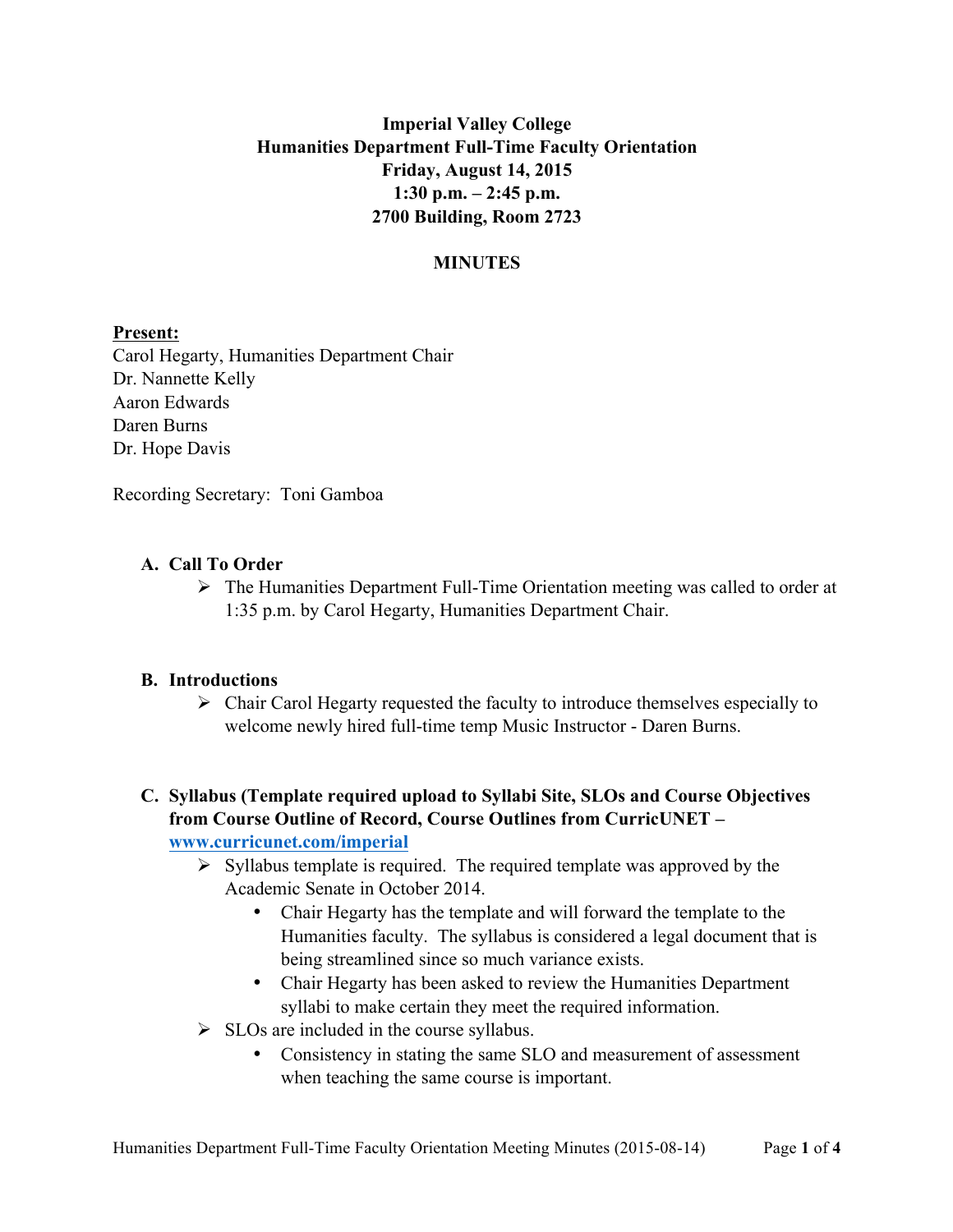- $\triangleright$  Course Outline of Record may be found in CurricUNET. No login is required to view, only required when you are going to make changes.
- $\triangleright$  All Course Outlines in CurricUNET have been approved by the Curriculum Committee and are reviewed and approved at the State level.
- $\triangleright$  Chair Hegarty reviewed Music 100 as an example. There are several sessions of Music 100 taught, which should have the same Course Outline, SLOs and Course Objectives noted on each instructor's syllabus to be on the same page. This ensures students are receiving the same information.
- $\triangleright$  Regarding textbooks noted on the Course of Record, the goal is to use a textbook that is less than five years old, but it is not always possible. Some of the theory books do not change, the same edition is used yearly.

### **D. Opening & Census Rosters (Look for email from Gloria Hoisington, deadline to review online is Sunday, August 30th)**

- $\triangleright$  Drop no shows up to Census.
- $\triangleright$  Don't submit rosters too early. Preferably submit on Friday, August 28<sup>th</sup>.
- $\triangleright$  Crucial to submit on a timely manner. Census is tied to State apportionment.

### **E. Caps and Wait Lists**

- $\triangleright$  Caps Faculty are obligated to take crashers the first day of class in order to meet the class cap. Faculty are not obligated to take more students beyond the class cap only if there is room. It is your choice to do so. However, every student must have a seat.
- $\triangleright$  Wait Lists Please add students according to the order they appear on the wait list. A student has 24 hours to add the course.
- $\triangleright$  Additional crashers may be added. If space is limited, a fair way of choosing is using a lottery. There is an online random.com that selects a number for you.

### **F. Drop Policy**

- $\triangleright$  Chair Hegarty stated that the Drop Policy located in the catalog is worded strangely. The policy states that you may drop students if they miss consecutive days equal to the number of hours the class meets a week.
- $\triangleright$  Chair Hegarty will contact Gloria Hoisington for clarification.

### **G. Campus Hour**

 $\triangleright$  The new Campus Hour for 2015 – 2016 is scheduled for Monday through Thursday, 12:50 -1:50 p.m.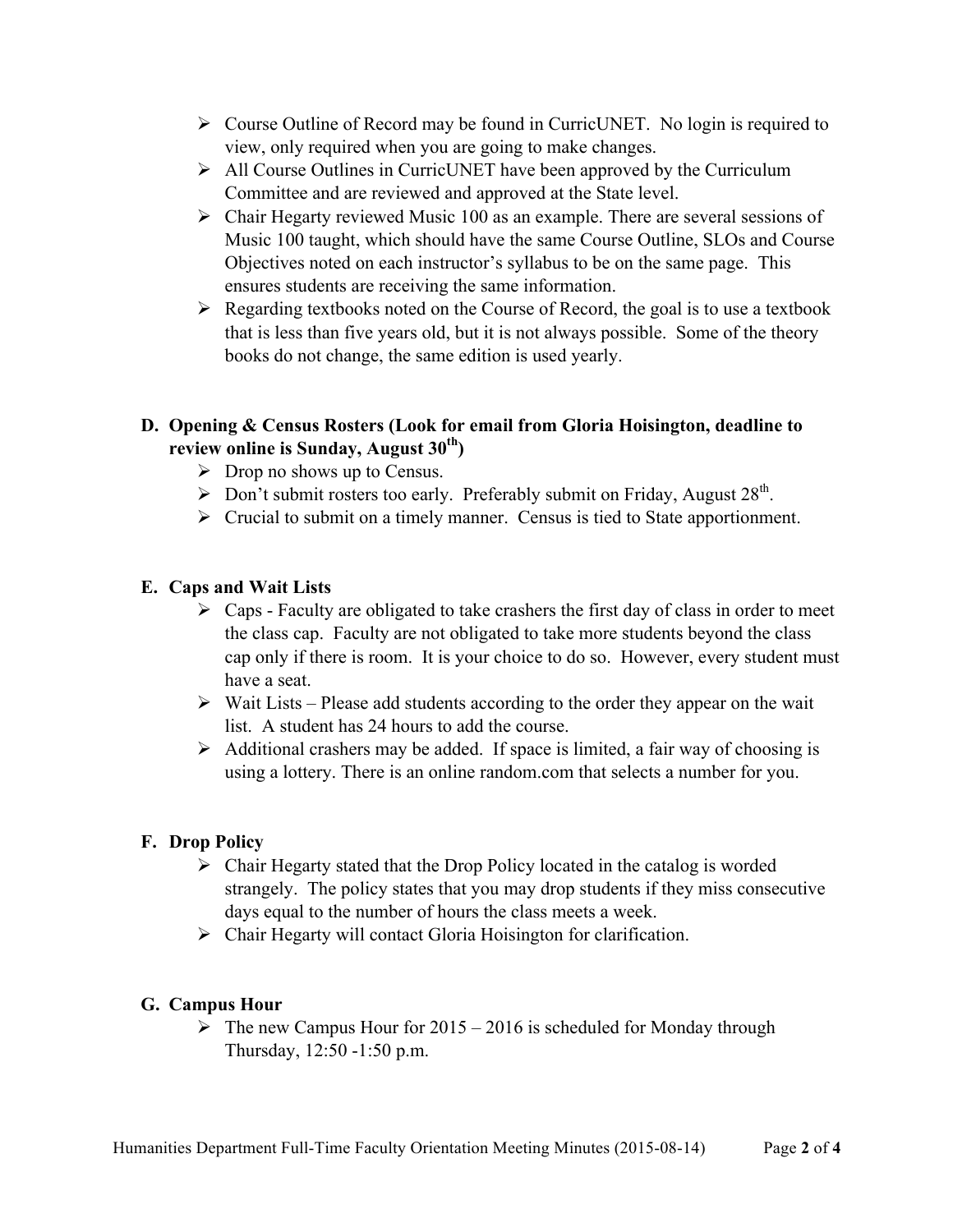- $\triangleright$  Department meetings are to be scheduled during Campus Hour. There is a tentative calendar available. Chair Hegarty will try to obtain a digital copy to forward electronically to the faculty.
	- Two meetings should be scheduled. One to discuss department issues, the second to discuss SLOs or PLOs, etc.
	- Minutes should reflect discussion or dialogue regarding educational issues.
	- The Humanities Department meetings will be held the second and third Monday of each month in Room 305.

## **H. Student Learning Outcomes & SPOL**

- $\triangleright$  Chair Hegarty informed the Humanities faculty that an attempt was made to upload the Humanities SLOs assessments into SPOL last Spring and it turned out to be a disaster.
- $\triangleright$  Uploading SLOs will be a project the Humanities Department will be working on.

### **I. Office Hours**

- $\triangleright$  An Office Hour grid will be sent out to all full-time faculty. Please submit four hours in at least 30 minute increments.
	- Discussion followed regarding holding office hours during Campus Hour. Department Chairs were informed that office hours were not permissible during Campus Hour.
	- Aaron Edwards stated that he had heard office hours could be held during Campus Hour.
	- Chair Hegarty will seek clarification from Dean David Zelinski.

### **J. Mid-Term Report: Final Program Reviews Due Sept. 30th**

- **a. August 17th – Program Review Template Training**
- **b. August 24th – Program Review into SPOL Training**
	- Two training sessions have been scheduled for Monday, August 17, 2015 and Monday, August24, 2015.
	- Program Review must be completed by September 30, 2015.
	- Future information will now be submitted as the present information.
	- Keep it as simple as possible.
	- Data to be provided by Jose Carrillo.
	- All Department Chairs and lead faculty will be generating and submitting Program Review for their discipline.